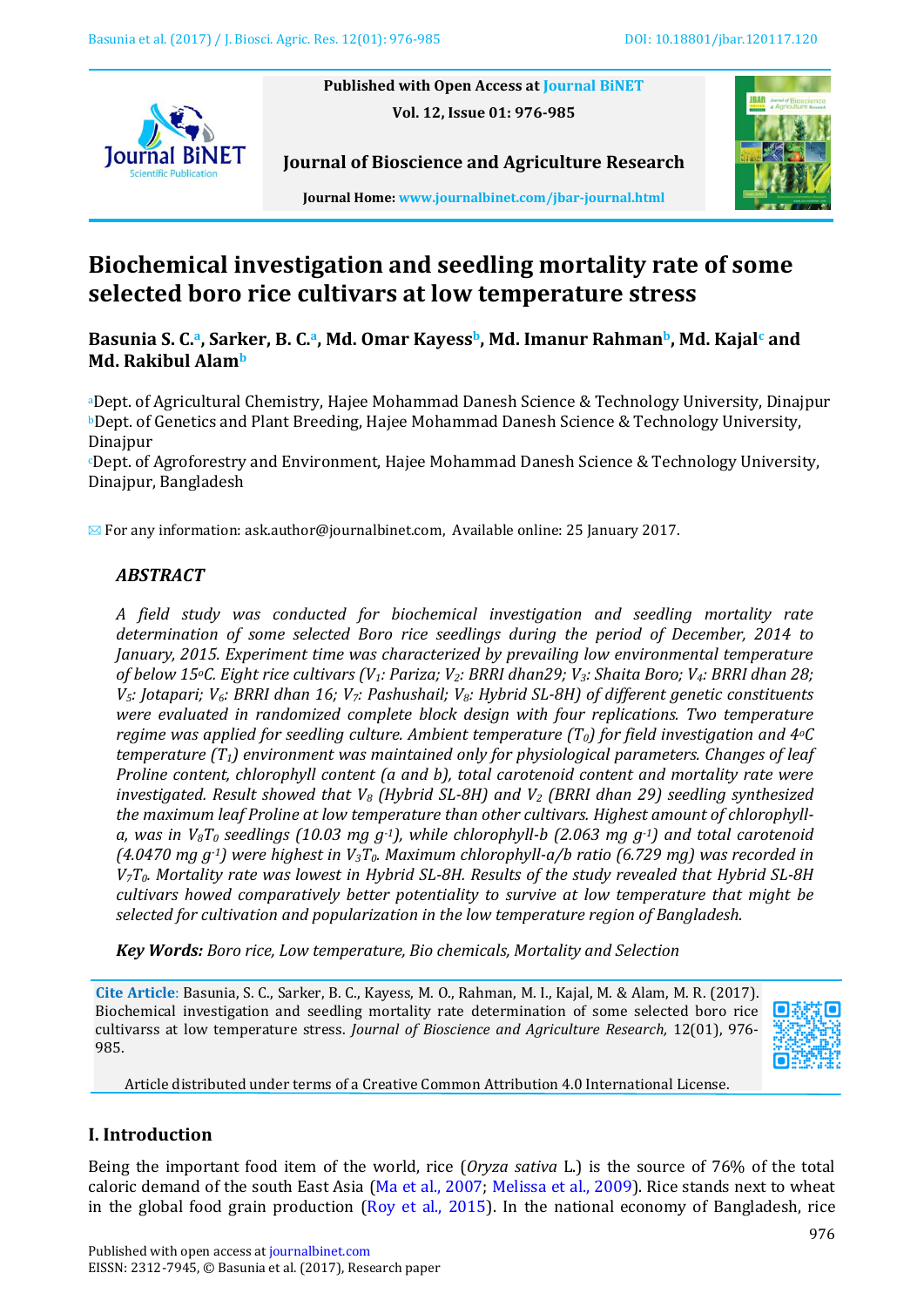plays an important role likewise it is a staple food of many developing countries of the world [\(Faruq et](#page-7-2)  [al., 2010;](#page-7-2) [Trans, 2001\)](#page-8-1). In low laying areas, the type of rice cultivated on stored or residue after harvesting of Kharif is known as Boro [\(Singh, 2002\)](#page-8-2). The Third Assessment Report of IPCC showed that climate change impacts create most vulnerability in south Asia [\(McCarthy et al., 2007\)](#page-7-3). Among the most vulnerable countries of the world Bangladesh ranks high due to climate change [\(Climate Change](#page-6-0)  [Cell, 2008\)](#page-6-0). Agriculture of Bangladesh is already under pressure due to the degradation of agricultural land and water endowments [\(Ahmed et al., 2000\)](#page-6-1). For crop yield low temperature is the main limiting factor [\(Lee, 2001\)](#page-7-4). Due to low temperature at high latitude and altitude areas yield loss were well documented in Northeast and southern China, Bangladesh, India, Nepal and other countries [\(Sanghera](#page-8-3)  [et al., 2011;](#page-8-3) [Lee, 2001;](#page-7-4) [Kanada, 1974\)](#page-7-5). Below 15°C rice plant is susceptible [\(Warth and Ougham, 1993;](#page-8-4) [Fujino et al., 2004\)](#page-7-6). Physiology of crop changes due to exposure to low temperature crop [\(De Los](#page-6-2)  [Reyes et al., 2015\)](#page-6-2) like reduction in total chlorophyll content [\(Ghaee et al., 2011\)](#page-7-7), limitation of photosynthetic activity [\(Allen and Ort, 2001;](#page-6-3) [Díaz et al., 2006\)](#page-6-4) and oxidative stress. Non-uniform plant height is the result of low temperature effect at seedling stage [\(Da Cruz et](#page-6-5) al., 2006). During seedling stage low temperature results poor germination, stunted seedling growth and seedling mortality [\(Pathak et al., 2003\)](#page-8-5). Low temperature causes irreversible injury in leaves, such as necrosis [\(Suzuki et](#page-8-6)  [al., 2008;](#page-8-6) [Ye et al., 2009\)](#page-8-7) and chlorosis [\(Andaya and Mackill, 2003\)](#page-6-6). From October to early March the usuallu low temperature prevails and or expected in Bangladesh. At this time the Boro rice which is commonly known as winter rice suffer from cold injury in different growth stages due to low temperature. It has been noted that some of the local rice cultivars arc very popular due to their wider environmental adaptability. For breeding the rice plant has available genotypes for cold and coldtolerant ecotypes. Keeping the above facts in mind the present research was carried out to screen suitable cultivars that can be utilized in future breeding programs for the development of cold tolerant Boro rice (Winter rice) varieties.

# **II. Materials and Methods**

**Plant material:** Eight hybrid as we as local rice cultivarswere used in this investigation. Seeds of these selected rice cultivars were collected from Bangladesh Agricultural Development Cooperation (BADC) [\(Table 01\)](#page-1-0).

| Designation    | Name of rice cultivars | Nature of rice cultivars |
|----------------|------------------------|--------------------------|
| $\mathrm{V}_1$ | Pariza                 | Local                    |
| V <sub>2</sub> | BRRI dhan 29           | <b>HYV</b>               |
| $V_3$          | Saita boro             | Local                    |
| $\rm V_4$      | BRRI dhan 28           | <b>HYV</b>               |
| $\rm V_5$      | Jotapari               | Local                    |
| $V_6$          | BRRI dhan16            | <b>HYV</b>               |
| V <sub>7</sub> | Pashushail             | Local                    |
| $\rm V_{8}$    | Hybrid dhan SL-8H      | Hybrid                   |

## <span id="page-1-0"></span>**Table 01. Name of the selected rice cultivars**

**Experimental site, design and seedling:** The research work was conducted at the research field of the department of Agricultural Chemistry, Hajee Mohammad Danesh Science and Technology University, Dinajpur, Bangladesh. The site is located in 25.13oN latitude and 88.23oE longitude and at an elevation of 34.5 m above the mean sea level. This site belongs to AEZ-1 (Agro-ecological Zone-1) [\(UNDP and FAO, 1988\)](#page-8-8). All of eightcultivars are raised in small plots laid out on randomized complete block design with four replications. The whole area was divided into three blocks and each block was divided into five units maintaining plot dimension to  $2\times 2$  m<sup>2</sup>. Plot to plot distance was 30 cm. Recommended rice production practice of Bangladesh Agricultural Research Council (BARC) was followed [\(BARC, 2005\)](#page-6-7). Experimental site is situated in the tropical climatic zone, characterized by heavy rainfall during the months from May to September and minimum rainfall during winter season. Soil of the experimental field was sandy loam in texture with medium high land having soil with soil pH 6.0. The seeds of selected eight rice cultivars were sown in previously prepared seedbed. The sprouted seeds were placed in individual plots without any biasness at the rate of 330 g per plot. Proper irrigation was made as and when needed and weeding was done at 20 and 27 days after sowing (DAS).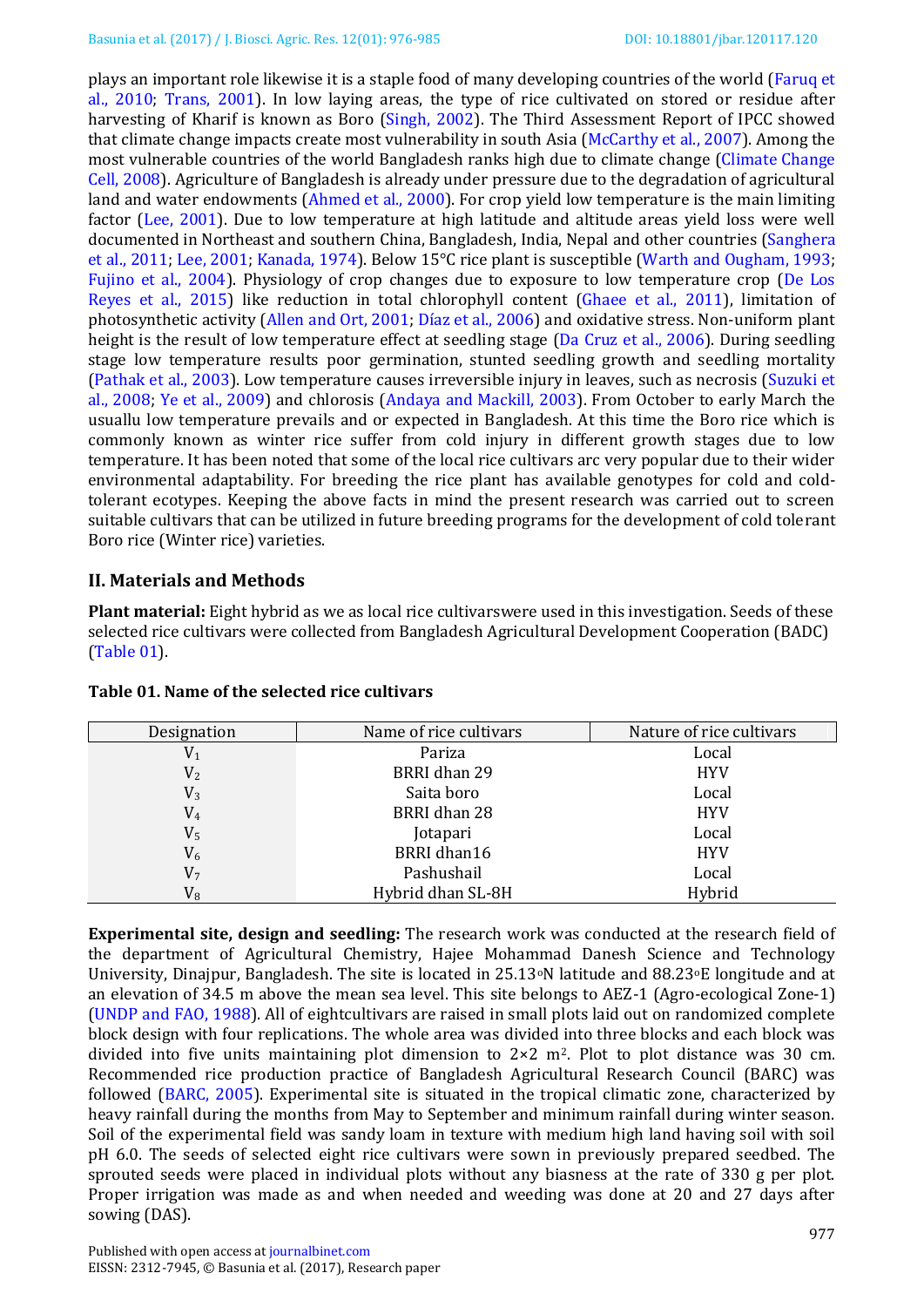**Proline content of rice seedling**: Fresh leaf samples from rice seedlings at different times were used for the determination of Proline. Free Proline content was estimated using the acid Ninhydrin method [\(Bates, 1973\)](#page-6-8). About 40 to 50 mg of fresh leaf sample by weight was collected in an eppendorf tube containing 0.5 ml 3% sulfosalicylic acid and homogenized well using eppendorfpastle. It was then placed on a vortex mixer for about 10 minutes. Then 0.5 mL of 3% sulfosalicylic acid was added in it again. The eppendorf tube was then centrifuged for 20 minutes at 25°C temperature with 15000 rpm. Then the supernatant was collected in a test tube carefully with the help of micropipette. Then 1.0 mL of 3% sulfosalicylic acid was added again to the eppendorf tube and centrifuged for 20 minutes at 25oC temperature with 15000 rpm followed by mixing well using vortex mixer for 10 minutes. The supernatant was collected and added to the previously collected supernatant. Acid ninhydrin solution was made by adding 1.25 g ninhydrin with 30 mL glacial acetic acid and 20 mL of 6 M phosphoric acid and warmed it until it dissolved. Standard proline solution was also prepared by adding 0, 1, 5, 20, 50, 100, 150, 200 and 300 µg per 2 mL of 3% sulfosalicylic acid in test tubes for preparing standard curve. Then 2 mL each of glacial acetic acid and acid ninhydrin solution were added to the test tubes containing sample and standard Proline solution. Test tubes were then heated for 15 minutes in dry block heater maintaining  $96-100\degree$ C temperature and the reaction was terminated in an ice bath. Optical densities of the solutions (sample and standard solution) were measured at 520 nm wave length using UV-visible spectrophotometer. Amount of Proline was determined from a standard curve.

**Chlorophyll content of rice seedling**: Chlorophyll content of rice seedling was determined by the method described by [\(Arnon, 1949\)](#page-6-9). On the other hand, total chlorophyll was determined using the formulae given by [\(Porra, 2002\)](#page-8-9). Concentration of chlorophyll-a (Chl-a), chlorophyll-b (Chl-b), total chlorophyll and total carotenoid was measured by using following formula.

Chl-a=  $12.21$   $A_{663}$ - $2.81A_{646}$  (µg ml<sup>-1</sup> of plant extract or mgg<sup>-1</sup> fresh weight) Chl-b=20.13 A<sub>646</sub> – 5.03 A<sub>663</sub> Total chlorophyll = 17.76  $(A<sub>646</sub>)$  + 7.34  $(A<sub>663</sub>)$ Total carotenoid = 245

**Mortality rate:** Germination percentage was determined at field level at the initial stage of the experiment. This was done by counting the number of germinated seed and total number of seed within a marked area. This counting was done after 10 days of first germination (DAG). The percent germination was first calculated using following formula.

Mortality rate =100-  $\left(\frac{\text{Number of germinated seeds}}{\text{Total number of seeds}} \times 100\right)$ 

However, data were collected on various morphological and cold stress related biochemical characters namely Proline content, chlorophyll content (chlorophyll a and b), total carotenoid content and seedling mortality rate.The collected data were analyzed statistically for the analysis of variance (ANOVA) and means were compared by Duncan's Multiple Range Test (DMRT) as described by [\(Gomez and Gomez, 1984\)](#page-7-8) using the statistical computer package program, MSTAT-C [\(Russell, 1986\)](#page-8-10).

#### **III. Results and Discussion**

Proline, a non-essential amino acid have multiple roles in stress tolerance in plants and also considered as key factor in metabolism and development of higher plants [\(Hare et al., 1998;](#page-7-9) [Nanjo et](#page-8-11)  [al., 1992\)](#page-8-11). Changes of Proline synthesis by selected cultivars at different experimental periods are shown in [Table 02.](#page-3-0) Amount of Proline synthesis of different rice cultivars showed greatly variable at different times of the experiment. Proline content increases with the rising of stress period. Result showed that the rice seedlings tended to accumulate the higher Proline up to  $(1.717 \text{ mg g-1})$  in  $V_2T_1$ rice cultivar at 30 DAS and the lowest Proline (0.7867 mg  $g$ -1) in  $V_1T_0$  rice cultivar at 10 DAS while the temperature was below 13 $\degree$ C. Among the cultivars, the V<sub>8</sub>T<sub>1</sub> cultivar showed the more potential to low temperature by over producing Proline. Similar result was revealed by [\(Sarker et al., 2013;](#page-8-12) [Kamata](#page-7-10)  [and Uemura, 2004\)](#page-7-10) as they concluded that prolonged low temperature for 14 to 21 days generally increased the Proline and total amino acids content.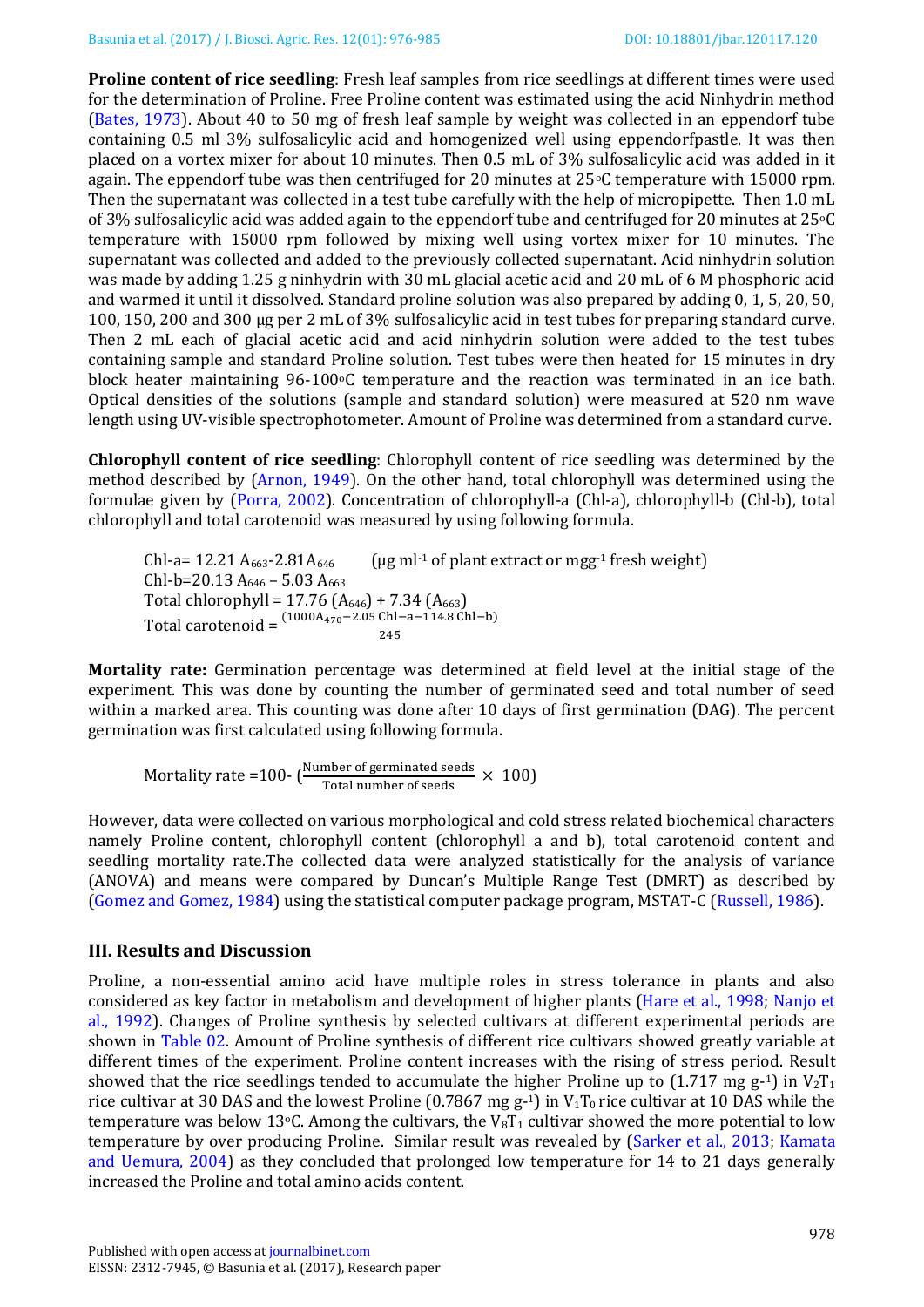## **Chlorophyll**

One of the major component of photosynthesis is Chlorophyll content and also an important physiological trait closely related to photosynthetic ability of rice.

## **Chlorophyll-a content**

Chlorophyll-a plays a vital role in the survivability of plants as well as the yield of crops. So the higher chlorophyll-a content in leaf indicated that the cultivar may perform better as their physiological growth and may give higher yield.  $V_8T_0$  seedlings synthesized highest amount of Proline in all the different study period (7.613 mg g<sup>-1</sup> at 10 DAS, 8.937 mg g<sup>-1</sup> at 20 DAS and 10.03 mg g<sup>-1</sup> at 30 DAS) [\(Table 03\)](#page-4-0). It also revealed that with the increment of cold stress period the Priline biosynthesis was also increased accordingly. The biosynthesis of chlorophyll-a, in  $V_8T_0$  considered the superior among the cultivars studied during the experimental period. [Araus et al. \(1997\)](#page-6-10) and [Thomas et al. \(2005\)](#page-8-13) showed positive correlation between chlorophyll content and photosynthetic rate.

## **Chlorophyll-b content**

Considering chlorophyll-b synthesis there were significant variation among the cultivars.  $V_8T_0$  cultivar was found to have more chlorophyll-b content during the experiment period. At 10 DAS, the highest chlorophyll-b content was found in  $V_8T_0$  (1.663 mg g<sup>-1</sup>) while the lowest chlorophyll-b content was observed in  $V_7T_0$  (0.930 mg g<sup>-1</sup>).  $V_2T_0$  cultivar showed more superiority to synthesize chlorophyll-b at 20 DAS (1.807 mg  $g^{-1}$ ) and at 30 DAS,  $V_8T_0$  showed more superiority to synthesize chlorophyll-b (2.063 mg g<sup>-1</sup>), respectively, when the temperature was below 13<sup>o</sup>C [\(Table 03\)](#page-4-0). Likewise, chlorophyll-a, the  $V_8T_0$  rice seedlings showed the more superiority to other tested cultivars. Tested rice cultivars responded differently to same prevailing low air temperature due might be to their genetic variation and their difference in defense mechanism. To same prevailing low air temperature the tested rice cultivars responded differently due might be to their genetic variation and their difference in defense mechanism. [Erge et al. \(2008\)](#page-6-11) revealed strong relationship between temperature and plant chlorophyll synthesis and stated that chlorophyllase occur due to any deviation from the optimum temperature condition.

| Varieties   | Proline $(mg g^{-1})$ synthesized by rice seedlings |                    |               |
|-------------|-----------------------------------------------------|--------------------|---------------|
|             | <b>10 DAS</b>                                       | 20 DAS             | <b>30 DAS</b> |
| $V_1T_0$    | 0.786f                                              | 1.050 <sub>g</sub> | 1.203c        |
| $V_1T_1$    | 0.856ef                                             | $1.320c-f$         | 1.267bc       |
| $V_2T_0$    | $1.103a-c$                                          | 1.580ab            | 1.610a        |
| $V_2T_1$    | $1.007a-e$                                          | $1.410a-d$         | 1.717a        |
| $V_3T_0$    | $0.890d-f$                                          | 1.083fg            | 1.080cd       |
| $V_3T_1$    | $0.936c-f$                                          | $1.147e-g$         | 1.140c        |
| $V_4T_0$    | $0.993b-e$                                          | $1.130e-g$         | 1.247bc       |
| $V_4T_1$    | $1.123a-c$                                          | $1.250d-g$         | 1.260bc       |
| $V_5T_0$    | 1.020a-e                                            | $1.227d-g$         | 0.870d        |
| $V_5T_1$    | 1.157ab                                             | 1.353b-e           | 1.237bc       |
| $V_6T_0$    | 1.160ab                                             | $1.143e-g$         | 1.293bc       |
| $V_6T_1$    | 1.077a-d                                            | 1.453a-d           | 1.517ab       |
| $V_7T_0$    | 0.863ef                                             | 1.037 <sub>g</sub> | 1.153c        |
| $V_7T_1$    | $0.943c-f$                                          | 1.033 <sub>g</sub> | 1.183c        |
| $V_8$ $T_0$ | $1.097a-c$                                          | $1.547a-c$         | 1.567a        |
| $V_8T_1$    | 1.200a                                              | 1.653a             | 1.683a        |
| CV(%)       | 9.78                                                | 10.42              | 11.44         |
| <b>SE</b>   | 0.057                                               | 0.077              | 0.087         |

<span id="page-3-0"></span>

|  |  | Table 02. Mean Proline (mg g <sup>-1</sup> FW) synthesized by rice seedlings at different DAS |
|--|--|-----------------------------------------------------------------------------------------------|
|--|--|-----------------------------------------------------------------------------------------------|

Mean followed by the same letter(s) did not differ significantly at 5% level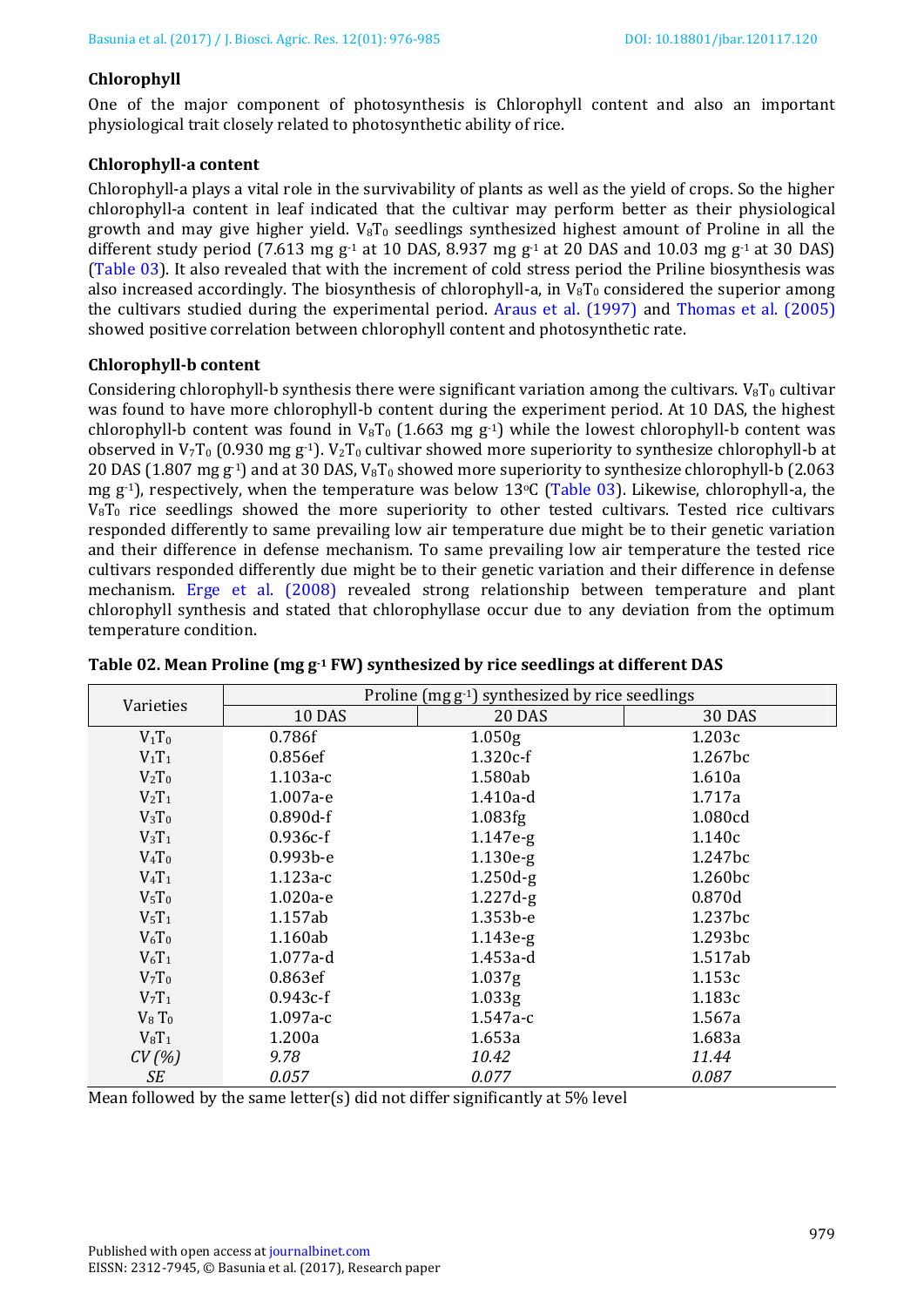#### <span id="page-4-0"></span>**Table 03. Leaf chlorophyll-a and chlorophyll-b content rice cultivars during experiment time**

|           | Chlorophyll-a (mg g-1) |               |                     | Chlorophyll-b (mg g-1) |                     |              |
|-----------|------------------------|---------------|---------------------|------------------------|---------------------|--------------|
| Varieties | 10 DAS                 | <b>20 DAS</b> | <b>30 DAS</b>       | 10 DAS                 | <b>20 DAS</b>       | 30 DAS       |
| $V_1T_0$  | 6.917c                 | 7.873b        | 8.370 <sub>bc</sub> | 1.223cd                | 1.437bc             | 1.950ab      |
| $V_1T_1$  | 6.947bc                | 7.237c        | 8.090cd             | $1.090d-f$             | $1.267b-f$          | 1.483с-е     |
| $V_2T_0$  | 7.287ab                | 8.333ab       | 9.890a              | 1.497ab                | 1.807a              | 1.957ab      |
| $V_2T_1$  | 7.270ab                | 7.933b        | 8.723b              | 1.147de                | 1.550ab             | $1.507c - e$ |
| $V_3T_0$  | 6.553d                 | 7.073cd       | 8.003cd             | $1.030d-f$             | $1.280b$ -f         | 1.477с-е     |
| $V_3T_1$  | 6.063ef                | $6.423d-f$    | 7.827cd             | 0.953ef                | $1.100e-g$          | 1.180ef      |
| $V_4T_0$  | 6.117ef                | $6.587c-f$    | 7.217ef             | 0.940f                 | $1.417b-d$          | $1.640b-d$   |
| $V_4T_1$  | $5.920e-g$             | 6.187ef       | 7.040ef             | 0.953ef                | $1.167c-g$          | 1.330d-f     |
| $V_5T_0$  | 5.697g                 | 6.120f        | 7.060ef             | 1.143de                | 1.533ab             | $1.427c-f$   |
| $V_5T_1$  | 5.787fg                | 6.033f        | 6.907f              | 0.950ef                | $1.207c-g$          | 1.210ef      |
| $V_6T_0$  | 6.113ef                | 6.777c-e      | 7.560de             | 1.023ef                | $1.237c-f$          | 1.500c-e     |
| $V_6T_1$  | 6.153ef                | $6.810c - e$  | 7.187ef             | 0.936f                 | $1.137d-g$          | 1.123f       |
| $V_7T_0$  | 6.183e                 | 6.843с-е      | 7.160ef             | 0.930f                 | 1.017fg             | $1.310d-f$   |
| $V_7T_1$  | 5.663g                 | 6.110f        | 7.017ef             | 0.966ef                | 0.9400 <sub>g</sub> | 1.267ef      |
| $V_8 T_0$ | 7.613a                 | 8.937a        | 10.03a              | 1.663a                 | 1.793a              | 2.063a       |
| $V_8T_1$  | 7.413a                 | 8.773a        | 9.563a              | 1.353bc                | $1.337b-e$          | 1.737bc      |
| CV(%)     | 3.04                   | 4.95          | 3.81                | 9.55                   | 11.76               | 11.62        |
| SЕ        | 0.114                  | 0.203         | 0.175               | 0.060                  | 0.089               | 0.101        |

Mean followed by the same letter(s) did not differ significantly at 5 % level

<span id="page-4-1"></span>

| Table 04. Variation in chlorophyll-a/b ratio in different rice seedlings at different DAS |  |  |  |
|-------------------------------------------------------------------------------------------|--|--|--|
|-------------------------------------------------------------------------------------------|--|--|--|

| Varieties   | chlorophyll-a/b ratio( $mg g^{-1}$ ) synthesized by rice seedlings |               |               |
|-------------|--------------------------------------------------------------------|---------------|---------------|
|             | 10 DAS                                                             | <b>20 DAS</b> | <b>30 DAS</b> |
| $V_1T_0$    | 5.656                                                              | 5.479         | 4.292         |
| $V_1T_1$    | 6.373                                                              | 5.712         | 5.455         |
| $V_2T_0$    | 4.868                                                              | 4.612         | 5.054         |
| $V_2T_1$    | 6.338                                                              | 5.118         | 5.788         |
| $V_3T_0$    | 6.362                                                              | 5.526         | 5.418         |
| $V_3T_1$    | 6.360                                                              | 5.839         | 6.633         |
| $V_4T_0$    | 6.507                                                              | 4.649         | 4.401         |
| $V_4T_1$    | 6.210                                                              | 5.302         | 5.293         |
| $V_5T_0$    | 4.984                                                              | 3.992         | 4.947         |
| $V_5T_1$    | 6.092                                                              | 4.998         | 5.708         |
| $V_6T_0$    | 5.976                                                              | 5.479         | 5.040         |
| $V_6T_1$    | 6.569                                                              | 5.989         | 6.400         |
| $V_7T_0$    | 6.648                                                              | 6.729         | 5.466         |
| $V_7T_1$    | 5.858                                                              | 6.500         | 5.538         |
| $V_8$ $T_0$ | 4.578                                                              | 4.984         | 4.862         |
| $V_8T_1$    | 5.479                                                              | 6.562         | 5.505         |

# **Total chlorophyll content**

Chlorophyll-a/b is directly related to temperature. [Table 04](#page-4-1) showed that At 10 DAS when the day lowest temperature was 13°C, the highest chlorophyll-a/b ratio was found in  $V_7T_0$  (6.648) while the lowest value was observed in  $V_8T_0$  (4.578). Chlorophyll-a/b ratio of all cultivars at 20 DAS are statistically similar but  $V_7T_0$  (6.729) and  $V_7T_1$  (6.50) had the highest value among them, respectively. Lowest chlorophyll-a/b ratio at 20 DAS were in  $V_5T_0$  (3.992). Performance of  $V_3T_1$  was found superior at 30 DAS while the lowest chlorophyll-a/b was found in  $V_1T_0$  (4.292) rice seedlings. However, during this study period, the highest chlorophyll-a/b content was found in  $V_7T_0$  (6.729) but the lowest value was observed in V<sub>5</sub>T<sub>0</sub> (3.992) at 20 DAS. Performance of V<sub>7</sub>T<sub>0</sub> followed by V<sub>3</sub>T<sub>1</sub> was found as superior throughout the sampling period. Sarker et al., 2013also stated that some tolerant rice cultivar produced more chlorophyll during low temperature period. [Farooq et al.](#page-7-11) (2009) stated that both the chlorophyll a and b are prone to soil dehydration.

# **Total carotenoid content**

Highest carotenoid content was found in  $V_1T_0$  (2.720 mg g<sup>-1</sup>) while the lowest carotenoid synthesis was observed in  $V_7T_1$  (1.567 mg g<sup>-1</sup>) at 10 DAS.  $V_3T_0$  rice seedlings also contained the highest (4.070)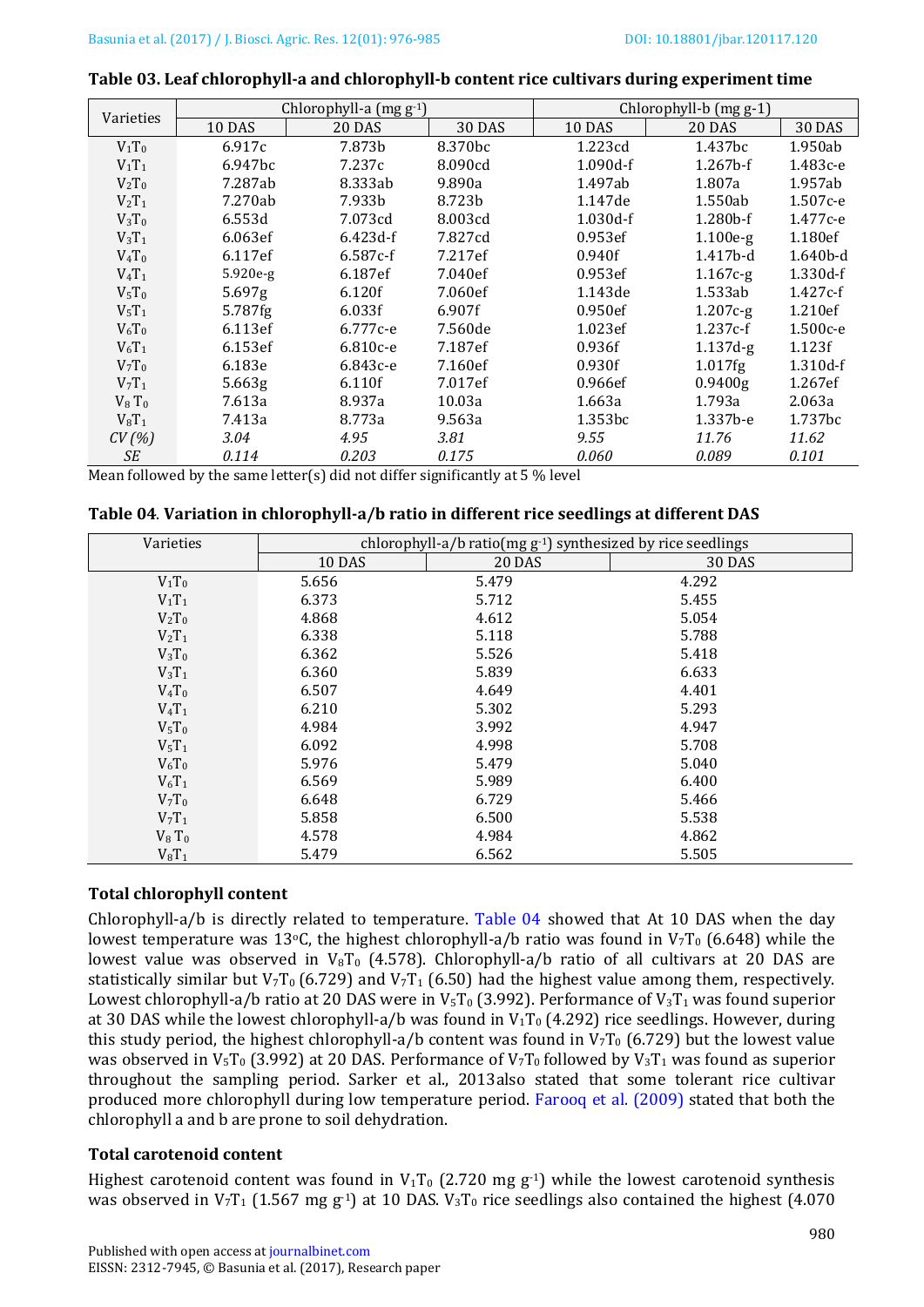mg  $g^{-1}$ ) carotenoid content at 20 DAS while the environmental temperature was below 12 °C. The lowest total carotenoid content was found at 20 DAS (2.133 mg g<sup>-1</sup>) and 30 DAS (2.473 mg g<sup>-1</sup>) in  $V_2$ T<sub>1</sub> and  $V_4T_1$  rice seedling. Highest carotenoid content was happening in  $V_3T_0$  (4.070 mg g<sup>-1</sup>) (Table 05). Performance of  $V_3T_0$  was found as superior throughout the experimental period. In different varieties of rice the variability of protein contents up to 15% have been mentioned by many researcher [\(Sotelo](#page-8-14)  [et al., 1990;](#page-8-14) [Lam-Sanchez et al., 1993;](#page-7-12) [Kennedy and Burlingame, 2003\)](#page-7-13) which verify the precision of the study that showed that protein content of tested rice varieties ranged from 5.98 to 7.75%, respectively.

| Varieties | Carotenoid content ( $mgg^{-1}$ ) synthesized by rice seedlings |               |               |
|-----------|-----------------------------------------------------------------|---------------|---------------|
|           | 10 DAS                                                          | <b>20 DAS</b> | <b>30 DAS</b> |
| $V_1T_0$  | 2.720a                                                          | 3.447b-d      | 3.583a        |
| $V_1T_1$  | 1.943de                                                         | $2.923e-g$    | $2.967a-d$    |
| $V_2T_0$  | $2.477a-c$                                                      | $2.950e-g$    | $3.303a-c$    |
| $V_2T_1$  | 1.837de                                                         | 2.133i        | $2.727b-d$    |
| $V_3T_0$  | 2.700a                                                          | 4.070a        | $3.250a-d$    |
| $V_3T_1$  | $2.163b-d$                                                      | 3.273с-е      | 2.560cd       |
| $V_4T_0$  | 2.577ab                                                         | 3.607bc       | 3.357abc      |
| $V_4T_1$  | $2.210b-d$                                                      | $3.043d-f$    | 2.473d        |
| $V_5T_0$  | 2.713a                                                          | 3.697ab       | 3.477ab       |
| $V_5T_1$  | $2.210b-d$                                                      | 3.277c-e      | 2.840a-d      |
| $V_6T_0$  | $2.443a-c$                                                      | 3.593bc       | 3.453ab       |
| $V_6T_1$  | 1.673e                                                          | $3.137d-f$    | $2.723b-d$    |
| $V_7T_0$  | $2.023c - e$                                                    | 2.553gh       | $2.950a-d$    |
| $V_7T_1$  | 1.567e                                                          | 2.043i        | $2.727b-d$    |
| $V_8T_0$  | 2.563ab                                                         | 2.733fg       | 3.410ab       |
| $V_8T_1$  | $2.040c - e$                                                    | 2.303hi       | $3.157a-d$    |
| CV(%)     | 11.63                                                           | 7.43          | 13.61         |
| SE        | 0.150                                                           | 0.130         | 0.241         |

| Table 05. Amount of total carotenoid content (mg g <sup>-1</sup> ) at different DAS |  |
|-------------------------------------------------------------------------------------|--|
|                                                                                     |  |

Mean followed by the same letter(s) did not differ significantly at 5 % level



**Figure 01. Mortality rate of eight rice cultivars at seedling stage.**

## <span id="page-5-0"></span>**Mortality rate**

Seeds require a specific certainoptimum temperature in order to germinate. Around 25 °C the seeds of maximum rice cultivars germinate well [\(Fujino et al.,](#page-7-14) 2008). Any deviation from this optimum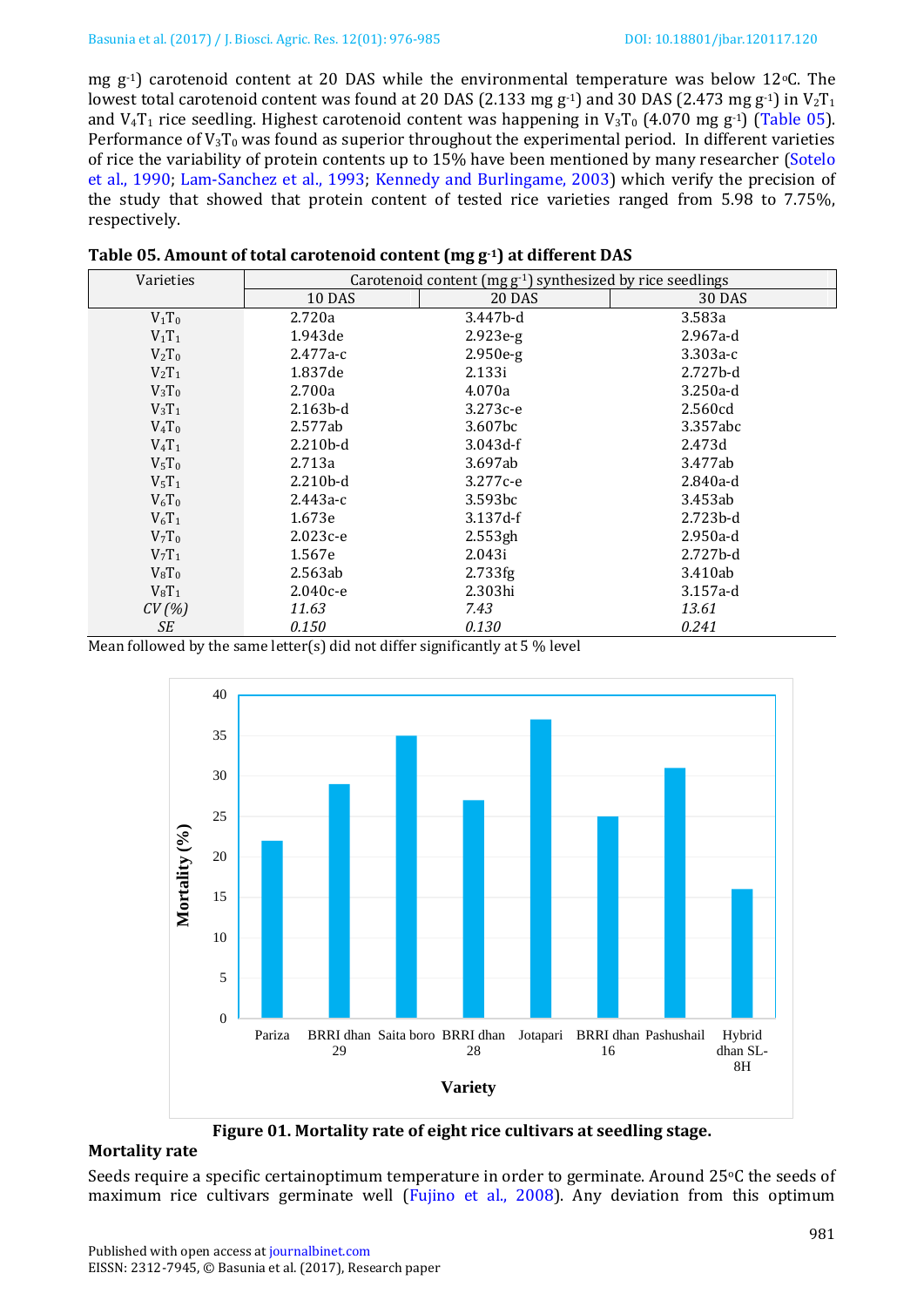temperature (low and high temperature) decreases the germination rate. This study period was characterized by the air temperature below  $15\degree$ C. A significant variation was observed in seed germination percentage of selected rice cultivars [\(Figure 01\)](#page-5-0). The highest mortality percentage was recorded in Jotapari and Saita boro (37 and 35%) and the lowest was observed in Hybrid dhan SL-8H (16.0%). Cultivar having lower mortality percentage in lower temperature stress is tolerate than other cultivars. Low temperature causes much mortality of seedling were reported by [Guan et al. \(2009\)](#page-7-15) and Schonbeck [and Egley \(1980\).](#page-8-15)

## **IV. Conclusion**

Hybrid varieties are more tolerant to low temperature stress as they synthesized more biochemical related to stress and also may be an important gene donors for breeding and genetic studies. Therefore, considering the above facts the Hybrid dhan SLY-8H is suitable for cultivation in Boro (winter) season. Further studies are suggested in different locations and agro-climate.

## **V. References**

- <span id="page-6-1"></span>[1]. Ahmed, A. & Ryosuke, S. (2000). Climate change and agricultural food production of Bangladesh: an impact assessment using GIS-based biophysical crop simulation model. Center for Spatial Information Science, University of Tokyo, 4: 6-1 Komaba, Japan.
- <span id="page-6-3"></span>[2]. Allen, D. J. & Ort, D. R. (2001). Impacts of chilling temperatures on photosynthesis in warmclimate plants. *Trends in Plant Science*, 6, 36-42. [https://doi.org/10.1016/S1360-1385\(00\)01808-2](https://doi.org/10.1016/S1360-1385(00)01808-2)
- <span id="page-6-6"></span>[3]. Andaya, V. C. & Mackill, D. J. (2003). Mapping of QTLs associated with cold tolerance during the vegetative stage in rice*. Journal of Experimental Botany,* 54, 2579-2585. <https://doi.org/10.1093/jxb/erg243> PMid:12966040
- <span id="page-6-10"></span>[4]. Araus, J. I., Bort, J., CecCadelli, S. & Grando, S. (1997). Relationship between leaf structure and Carbon isotope discrimination in field grown barley. *Plant Physiol. Biochem.* 35, 533-541.
- <span id="page-6-9"></span>[5]. Arnon, D. I. (1949). Copper enzymes in isolated chloroplasts, polyphenol oxidase in *Beta vulgaris* L. *Plant Physiol.* 24, 1-15. <https://doi.org/10.1104/pp.24.1.1> PMid:16654194 PMCid:PMC437905
- <span id="page-6-7"></span>[6]. Bangladesh Agricultural Research Council (BARC) (2005). Fertilizer Recommendation Guide. Bangladesh Agricultural Research Council, Dhaka, Bangladesh. pp. 60-70. <https://doi.org/10.1007/BF00018060>
- <span id="page-6-8"></span>[7]. Bates, L. S. (1973). Rapid determination of free Proline for water-stress studies. *Plant and Soil*, 39, 205-207.
- <span id="page-6-0"></span>[8]. Climate Change Cell (2008). Economic modelling of climate change adaptation needs for physical infrastructures in Bangladesh Department of Environment, Ministry of Environment and Forests. Component 4b, Comprehensive Disaster Management Programme, Ministry of Food and Disaster Management, Bangladesh.
- <span id="page-6-5"></span>[9]. Da Cruz, R., Milach, S. C. & Federizzi, L. C. (2006). Inheritance of rice cold tolerance at the germination stage. *Genetics and Molecular Biology*, 29, 314-320. <https://doi.org/10.1590/S1415-47572006000200020>
- <span id="page-6-2"></span>[10]. De Los Reyes, B.G., Morsy, M., Gibbons, J., Varma, T. S. N., Antoine, W., Mcgrath, J. M., Halgren, R. & Redus, M. (2003). A snapshot of the low temperature stress transcriptome of developing rice seedling (*Oryza sativa* L.) via ESTs from subtracted cDNA library. *Theoretical and Applied Genetics*, 107, 1071-1082. <https://doi.org/10.1007/s00122-003-1344-7>

PMid:12827255

- <span id="page-6-4"></span>[11]. Díaz, S., Morejón, R., Castro, R. & Pérez, N. (2006). Comportamiento de genotipos de arroz (*Oryza sativa* L.) seleccionados para tolerancia a bajas temperaturas en siembra temprana de frío. *Cultivos Tropicales*, 27, 71-75.
- <span id="page-6-11"></span>[12]. Erge, H. S., Karadenz, F., Koca, N. & Soyer, Y. (2008). Effect of heat treatment on chlorophyll degradation and color loss in green peas. *GIDA*, 33(5), 225-233.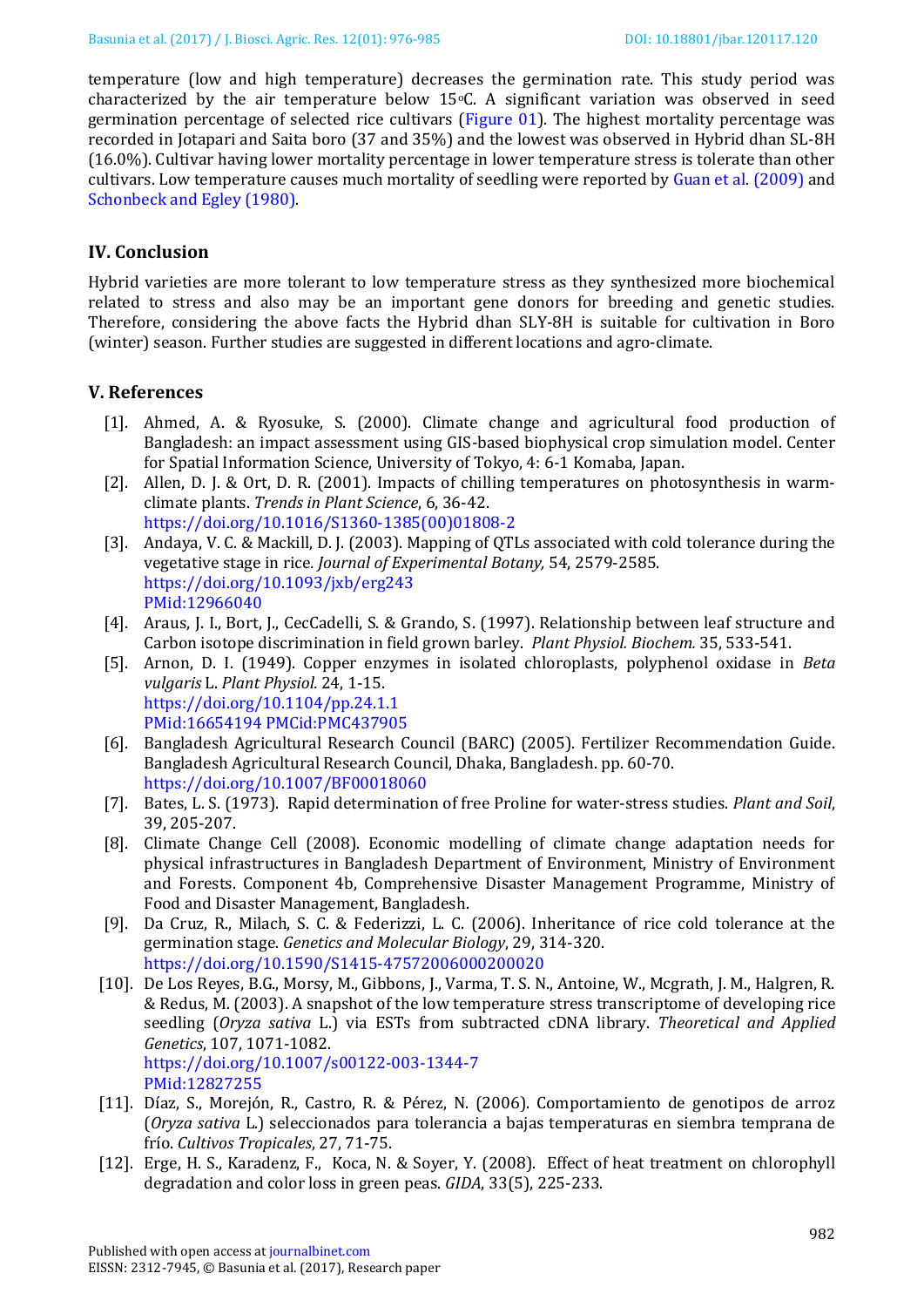- <span id="page-7-11"></span>[13]. Farooq, M., Wahid, A., Kobayashi, N., Fujita, D. & Basra, S. M. A. (2009). Plant drought stress: effects, mechanisms and management. *Agron. Sustain. Dev.* 29, 185-212. <https://doi.org/10.1051/agro:2008021>
- <span id="page-7-2"></span>[14]. Faruq, G., Zulaani, K. N., Jennifer, A. H., Subha, B., Zulqarnain, M., Nazia, A. M. & Mohammad, O. (2010). Evaluation of kernel elongation ratio and aroma association in global popular aromatic rice cultivars in tropical environment. *African Journal of Agricultural Research,* 5(12), 1515–1522.
- <span id="page-7-6"></span>[15]. Fujino, K. H., Sekiguchi, T., Sato, H., Kiuchi, Y., Nonoue, Y., Takeuchi, T., Ando, S.Y.L, & Yano, M. (2004). Mapping of quantitative trait loci controlling low-temperature germinability in rice (*Oryza sativa* L.). *Theoretical and Applied Genetics,* 08, 794-799. <https://doi.org/10.1007/s00122-003-1509-4> PMid:14624339
- <span id="page-7-14"></span>[16]. Fujino, K., Sekiguchi, H., Matsuda, Y., Sugimoto, K., Ono, K. & Yano, M. (2008). Molecular indemnification of a major quantitative trait locus, qLTG3-1, controlling low-temperature germinability in rice. *Proceedings* of the National Academy of Sciences of the United States of America, 105(34), 12623-12628. <https://doi.org/10.1073/pnas.0805303105> PMid:18719107 PMCid:PMC2527961
- <span id="page-7-7"></span>[17]. Ghaee, A., Moradi, F., Zare-Maivan, H., Zarinkamar, F., Pour Irandoost, H. & Sharifi P. (2011). Physiological responses of two rice (*Oryza sativa* L.) genotypes to chilling stress at seedling stage. *African Journal of Biotechnology*, 10, 7617-7621.
- <span id="page-7-8"></span>[18]. Gomez, K. A. and Gomez, A. A. (1984). Statistical Procedures for Agricultural Research, 2<sup>nd</sup> Ed., John Wiley and Sons Inc., New York.
- <span id="page-7-15"></span>[19]. Guan, Y., Hu, J., Wang, X. & Shao, C. (1980). Seed priming with chitosan improves maize germination and seedling growth in relation to physiological changes under low temperature stress*. J. Zhejiang Univ. Sci. B.* 10(6), 427-433. <https://doi.org/10.1631/jzus.B0820373> PMid:19489108 PMCid:PMC2689555
- <span id="page-7-9"></span>[20]. Hare, P. D., Cress, W. A. & Van, S. J. (1998). Dissecting the roles of osmolyte accumulation during stress. *Plant Cell Environment*, 21, 535-553. <https://doi.org/10.1046/j.1365-3040.1998.00309.x>
- <span id="page-7-10"></span>[21]. Kamata, T. & Uemura, M. (2004). Solute accumulation in wheat seedlings during cold acclimation: contribution to increased freezing tolerance. *Cryo Letters,* 25, 311-322.
- <span id="page-7-5"></span>[22]. Kanada, C. B. H. (1974). Response of indica-japonica rice hybrids to low temperatures. *SABRAO J,* 6, 17–32.
- <span id="page-7-13"></span>[23]. Kennedy, G. & Burlingame, B. (2003). Analysis of food composition data on rice from a genetic resource perspective, *Food Chem.* 80, 589–596. [https://doi.org/10.1016/S0308-8146\(02\)00507-1](https://doi.org/10.1016/S0308-8146(02)00507-1)
- <span id="page-7-12"></span>[24]. Lam-Sanchez, A., Santos, J. E., Takamura, K., Treptow, R. M. O. & Oliveira, J. E. D. (1993). Estudos nutricionais com arroz (*Oryza sativa* L.). *Alimentos e Nutric-a˜o.* 5, 37–48.
- <span id="page-7-4"></span>[25]. Lee, M. H. (2001). Low temperature tolerance in rice: the Korean experience. In: S. Fukai, J. Basnayake (Eds.), ACIAR Proceedings 101; Increased Lowland Rice Production in the Mekong Region. Australian Centre for International Agricultural Research, GPO Box 1571, Canberra, ACT 2601, pp. 138–146.
- <span id="page-7-0"></span>[26]. Ma, J. F., Yamaji, N., Mitani, N., Tamai, K., Konishi, S., Fujiwara, T., Katsuhara, M. & Yano, M. (2007). An efflux transporter of silicon in rice. *Nature*, 448, 209–211. <https://doi.org/10.1038/nature05964> PMid:17625566
- <span id="page-7-3"></span>[27]. McCarthy, A., Possingham, H. P., Day, J. R. & Tyre, A. J. (2001). Testing the accuracy of population viability analysis. *Conservation Biology*, 15(4), 1030–1038. <https://doi.org/10.1046/j.1523-1739.2001.0150041030.x>
- <span id="page-7-1"></span>[28]. Melissa, A., Fitzgerald, Susan, R., McCouch & Robert D Hall (2009). Not just a grain of rice: the quest for quality. *Trends in Plant Science*, 14(3), 133-139. <https://doi.org/10.1016/j.tplants.2008.12.004> PMid:19230745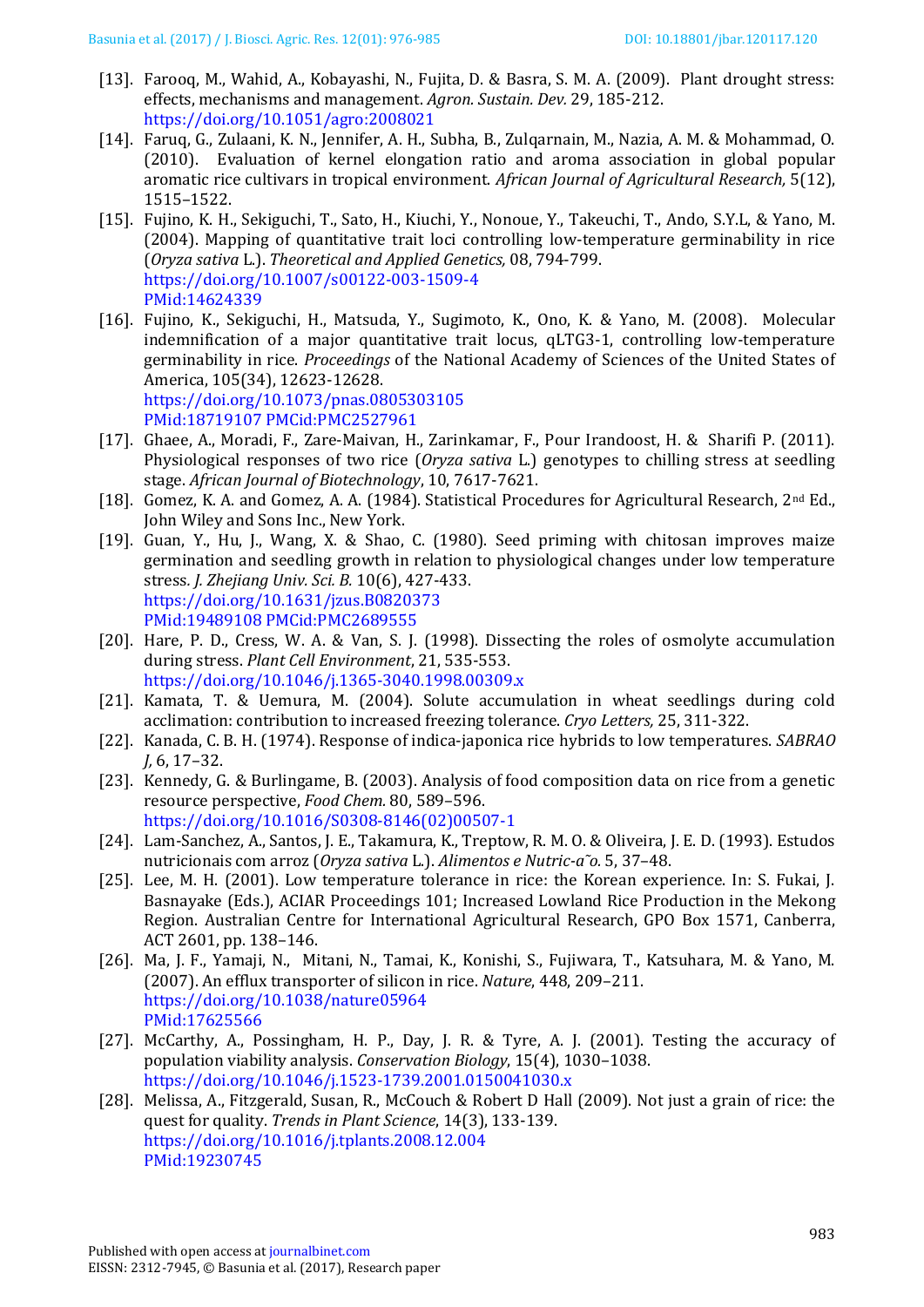- <span id="page-8-11"></span>[29]. Nanjo, T., Kobayashi, M., Yoshiba, Y., Kakubari, Y., Yamaguchi-Shinozaki, K. & Shinozaki, K. (1999). Antisense suppression of proline degradation improves tolerance to freezing and salinity in Arabidopsis thaliana. *FEBS Lett,* 461, 205-210. [https://doi.org/10.1016/S0014-5793\(99\)01451-9](https://doi.org/10.1016/S0014-5793(99)01451-9)
- <span id="page-8-5"></span>[30]. Pathak, A. K., Pathak, P. K. & Sharma, K. K. (2003). Recent Development in boro rice improvement and production for raising rice yield in Assam. Boro Rice. Edi. Singh RK, Hossain M and Thakur R Intl. Rice Res. Inst. India Office, Pusa Campus, New Delhi-110012, India. pp. 73-80.
- <span id="page-8-9"></span>[31]. Porra, R. J. (2002). The chequered history of the development and use of simultaneous equations for the accurate determination of chlorophylls a and b. *Photosynthesis Research,* 73, 149-156. <https://doi.org/10.1023/A:1020470224740>

PMid:16245116

- <span id="page-8-0"></span>[32]. Roy, S., Banerjee, A., Mawkhlieng, B., Misra, A. K., Pattanayak, A. & Harish, G. D. (2015). Genetic diversity and population structure in aromatic and quality rice (*Oryza sativa* L.) landraces from north-eastern India. *PLoS One,* 10(6), e0129607. <https://doi.org/10.1371/journal.pone.0129607> PMid:26067999 PMCid:PMC4467088
- <span id="page-8-10"></span>[33]. Russell, D. F. (1986). MSTAT-C Package Programme. Crop and Soil Science Department, Michigan State University, USA.
- <span id="page-8-3"></span>[34]. Sanghera, G. S., Wani, S. H., Hussain, W. & Singh N. B. (2011). Engineering cold stress tolerance in crop plants. *Current Genomics*, 12, 30-43. <https://doi.org/10.2174/138920211794520178> PMid:21886453 PMCid:PMC3129041
- <span id="page-8-12"></span>[35]. Sarker, B. C., Haq, M. M., Bashar, M. A., Roy, B. & Rahman, M. S. (2013). Physiological responses of rice seedlings towards screening out cold tolerant rice cultivars in northwest Bangladesh. *Asian J. Exp. Biol. Sci.* 4(4), 623-628.
- <span id="page-8-15"></span>[36]. Schonbeck, M. W. & Egley, G. H. (1980). Effects of temperature, water potential, and light on germination responses of redroot pigweed seeds to ethylene. *Plant Physiol.* 65, 1149-1154. <https://doi.org/10.1104/pp.65.6.1149> PMid:16661350 PMCid:PMC440500
- <span id="page-8-2"></span>[37]. Singh, U. P. (2002). Boro rice in eastern India. Rice-Wheat Consortium Regional Technical Coordination Committee Meeting, 10-14th February 2002, Rice-Wheat Consortium for the Indo-Gangetic Plains, New Delhi, India.
- <span id="page-8-14"></span>[38]. Sotelo, A., Saisa, V., Montolvo, I., Hernandez, M. & Hernandez, L. (1990). Chemical composition of different fractions of 12 Mexican varieties of rice obtained during milling. *Cereal Chemistry*, 67(2), 209-212.
- <span id="page-8-6"></span>[39]. Suzuki, M., Tsukamoto, T., Inoue, H., Watanabe, S., Matsuhashi, S., Takahashi, M., Nakanishi, H., Mori, S. & Nishizawa, N.K. (2008). Deoxymugineic acid increases Zn translocation in Zndeficient rice plants. *Plant Mol. Biol.* 66(6), 609–617. <https://doi.org/10.1007/s11103-008-9292-x> PMid:18224446 PMCid:PMC2268730
- <span id="page-8-13"></span>[40]. Thomas, J. A., Jeffrey, A. C., Atsuko, K. & David, M. K. (2005). Regulating the proton budget of higher plant photosynthesis. Proceedings of the National Academy of Sciences, USA, 102, 9709–9713. <https://doi.org/10.1073/pnas.0503952102> PMid:15972806 PMCid:PMC1172270
- <span id="page-8-1"></span>[41]. Trans, D. V. (2001). Closing the rice yield gap for food security. In: S. Peng, B. Hardy (eds.). Rice Research for food security and poverty alleviation, pp. 27-41. Progressing of the Intl. Rice Res. Conf. 31 March -3 April, 2000. Los Banos, IRRI, Philippines. 692-693.
- <span id="page-8-8"></span>[42]. UNDP & FAO (1988). Land report appraisal of Bangladesh for agricultural development report on 2 Agro-ecological regions of Bangladesh. United Nations Development Program and Food and Agriculture Organization. pp. 212-221.
- <span id="page-8-4"></span>[43]. Warth, C. J. & Ougham, H. J. (1993). Gene expression under temperature stress. *New Phytologist*, 125, 1-26. <https://doi.org/10.1111/j.1469-8137.1993.tb03862.x>
- <span id="page-8-7"></span>[44]. Ye, C. S., Fukai, I., Godwin, R., Reinke, P., Snell, J., Schiller & Basnayake, J. (2009). Cold tolerance in rice varieties at different growth stages. *Crop & Pasture Science*, 60, 328-338. <https://doi.org/10.1071/CP09006>